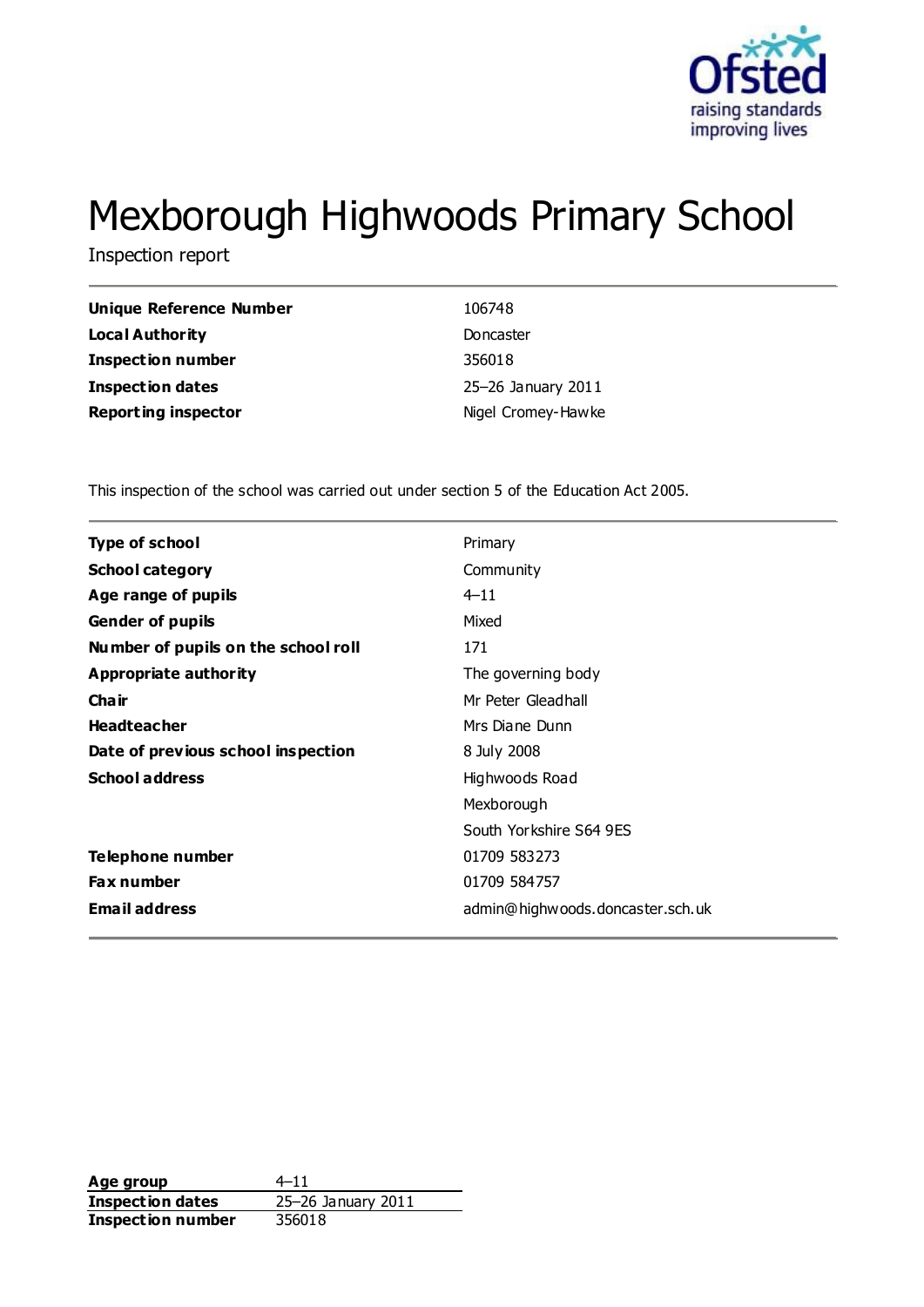The Office for Standards in Education, Children's Services and Skills (Ofsted) regulates and inspects to achieve excellence in the care of children and young people, and in education and skills for learners of all ages. It regulates and inspects childcare and children's social care, and inspects the Children and Family Court Advisory Support Service (Cafcass), schools, colleges, initial teacher training, work-based learning and skills training, adult and community learning, and education and training in prisons and other secure establishments. It assesses council children's services, and inspects services for looked after children, safeguarding and child protection.

Further copies of this report are obtainable from the school. Under the Education Act 2005, the school must provide a copy of this report free of charge to certain categories of people. A charge not exceeding the full cost of reproduction may be made for any other copies supplied.

If you would like a copy of this document in a different format, such as large print or Braille, please telephone 0300 123 4234, or email **[enquiries@ofsted.gov.uk](mailto:enquiries@ofsted.gov.uk)**.

You may copy all or parts of this document for non-commercial educational purposes, as long as you give details of the source and date of publication and do not alter the documentation in any way.

To receive regular email alerts about new publications, including survey reports and school inspection reports, please visit our website and go to 'Subscribe'.

Royal Exchange Buildings St Ann's Square Manchester M2 7LA T: 0300 123 4234 Textphone: 0161 618 8524 E: **[enquiries@ofsted.gov.uk](mailto:enquiries@ofsted.gov.uk)**

W: **[www.ofsted.gov.uk](http://www.ofsted.gov.uk/)**

© Crown copyright 2011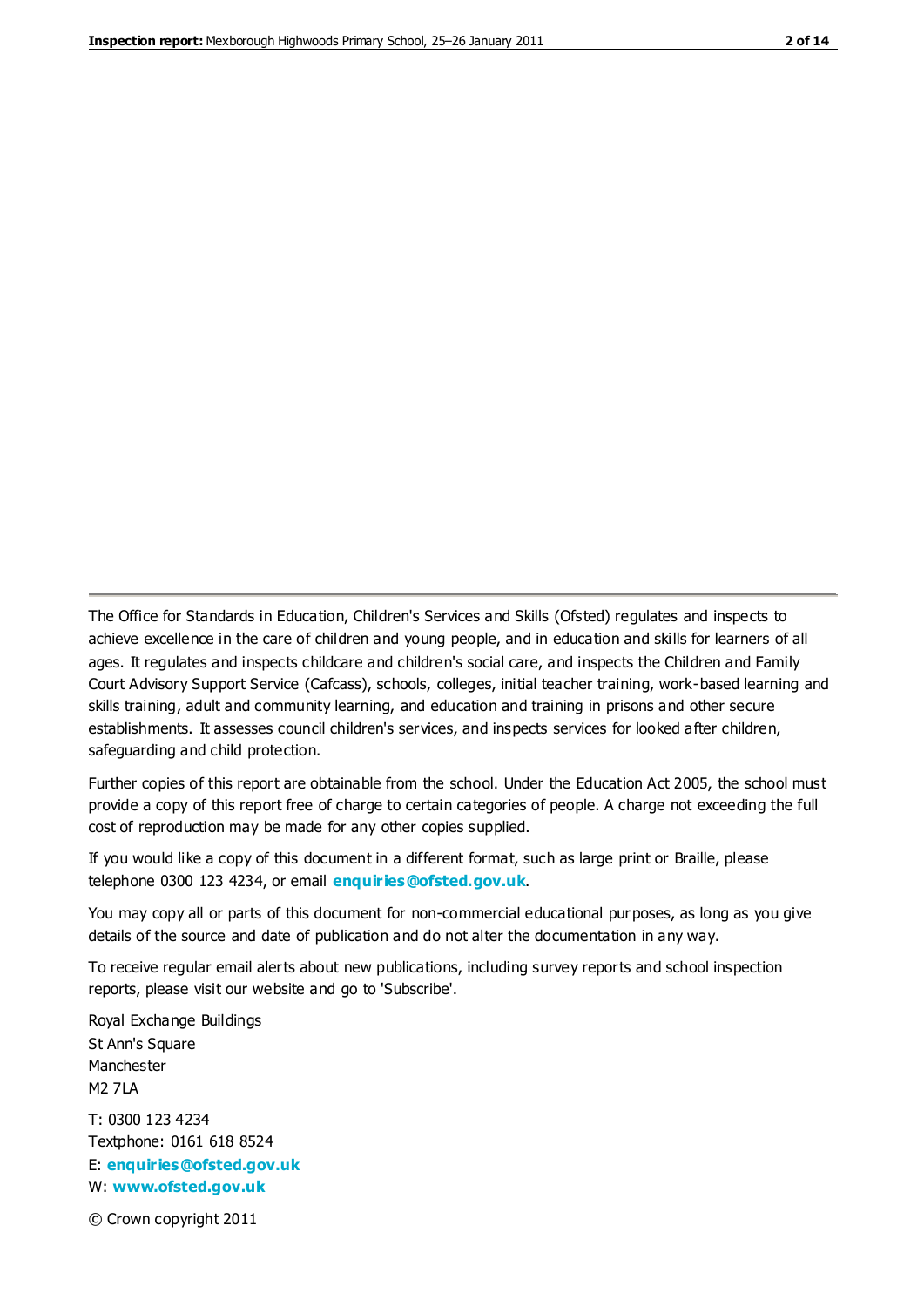### **Introduction**

This inspection was carried out by three additional inspectors. The inspectors observed teaching and learning in 10 lessons, observing seven teachers and seven classes. They also held meetings with members of the governing body, staff and groups of pupils. They observed the school's work and looked at a wide range of documentation, including development planning, safeguarding arrangements, self-evaluation records, policies and performance data. They carried out an extensive scrutiny of pupils' work. Questionnaires from 62 parents and carers, 83 pupils and 18 staff were scrutinised.

The inspection team reviewed many aspects of the school's work. It looked in detail at a number of key areas.

- Whether the progress made by pupils is sufficiently good to merit the school's own evaluation of good achievement.
- How robustly the school has addressed attendance since the last inspection.
- How well focused the staff are in driving the school forward.

### **Information about the school**

The vast majority of pupils in this smaller-than-average primary school are White British. A few speak English as an additional language. The proportion of pupils with special educational needs and/or disabilities is above average but the proportion with a statement of special educational needs is below average. The proportion of pupils known to be eligible for a free school meal is well above average. The school has Healthy Schools status, Investors in People award, and Basic Skills Quality Mark. The school operates its own breakfast- and after-school clubs. There have been substantial changes in staffing over the last year and for the last two years the headteacher has been seconded part-time to support another local school. An independently-managed pre-school facility on the school site is subject to a separate inspection and report.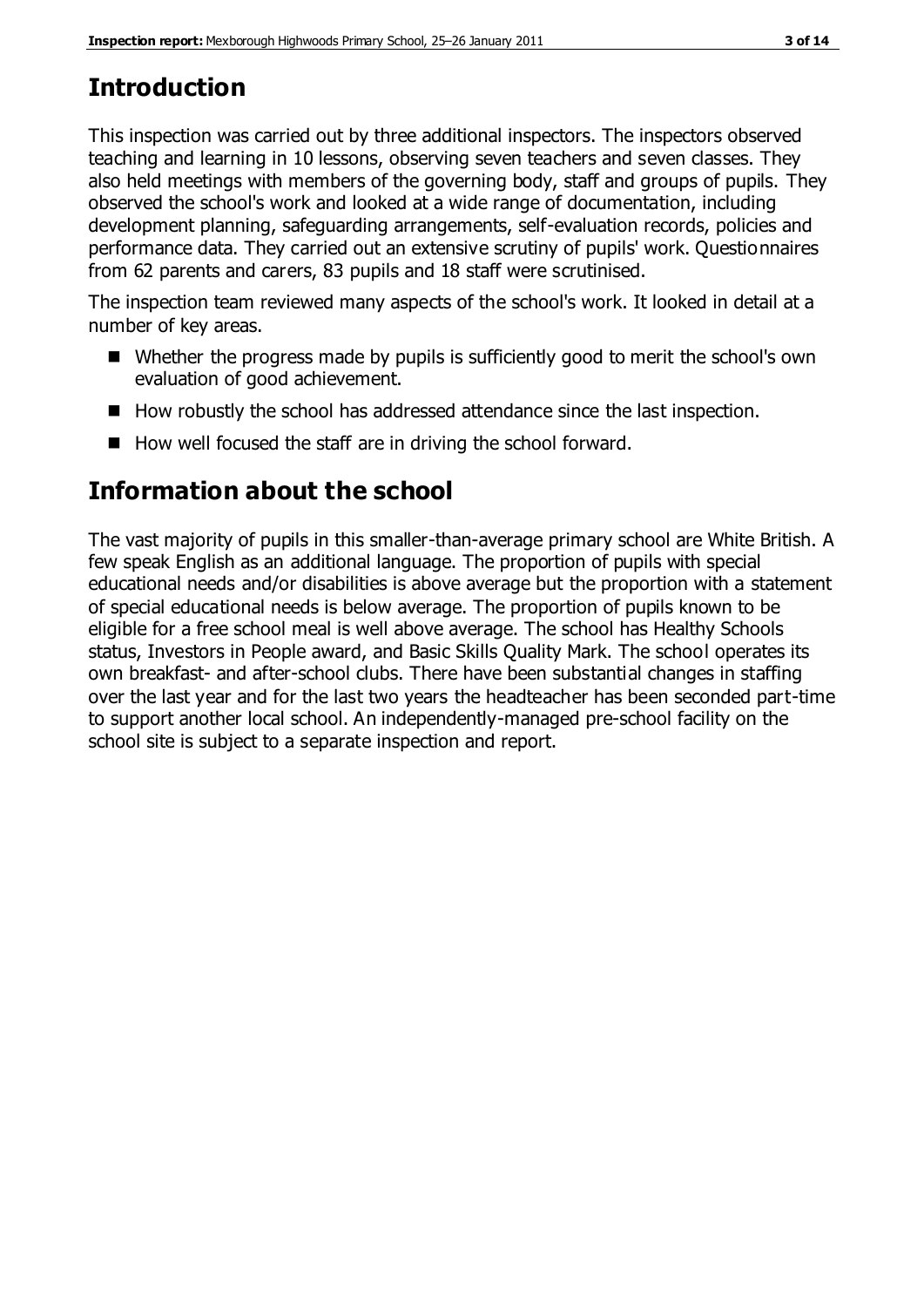### **Inspection judgements**

| Overall effectiveness: how good is the school?  |  |
|-------------------------------------------------|--|
| The school's capacity for sustained improvement |  |

### **Main findings**

This is a satisfactory school. It has some good features and makes an important contribution to the personal development of many of its pupils. The vast majority of parents and carers are highly supportive of its work.

Recent challenges regarding staffing are being overcome and the school is moving forward under the leadership of the headteacher. New ways of working are being introduced but some are not yet properly embedded across the school and their impact not yet fully proven. In the Early Years Foundation Stage children generally enter with basic skills below those typical for their age. They make a good start to their learning as a result of the good teaching, curriculum and leadership and management there. School data and inspection evidence show that pupils' progress through the rest of the school is satisfactory. Pupils with special educational needs and/or disabilities and those for whom English is an additional language make good progress. By the end of Year 6 pupils' attainment is broadly average. The quality of teaching is satisfactory but variable. Some lessons lack pace and challenge, some activities do not match pupils' needs and pupils' speaking and listening skills are underdeveloped. Target-setting in some classes is also too general for all pupils to have a clear picture of what they need to do to improve specific aspects of their work The satisfactory curriculum has strengths in the arts, sport and in promoting pupils' good awareness of healthy living. There is an effective programme for personal and social education that promotes pupils' personal development well. Limited understanding of, and contact with the wider world means that pupils' spiritual, moral, social and cultural understanding is, however, satisfactory rather than good.

Pupils enjoy their time in school, their behaviour is good and their attendance improving, due to the good care, guidance and support they receive in school. Self- evaluation is satisfactory. The school has a clear understanding of its strengths and weaknesses and appropriate, if sometimes generalised, plans in place to bring about improvement. New systems for the assessment and tracking of pupils' learning are not yet fully developed. As a result, the school's capacity for sustained improvement is satisfactory.

Up to 40% of the schools whose overall effectiveness is judged satisfactory may receive a monitoring visit by an Ofsted inspector before their next section 5 inspection.

### **What does the school need to do to improve further?**

- Improve attainment and achievement by ensuring that the quality of learning and progress is good or better in all lessons, by:
	- providing a better match of activities to all pupils' needs, especially the more able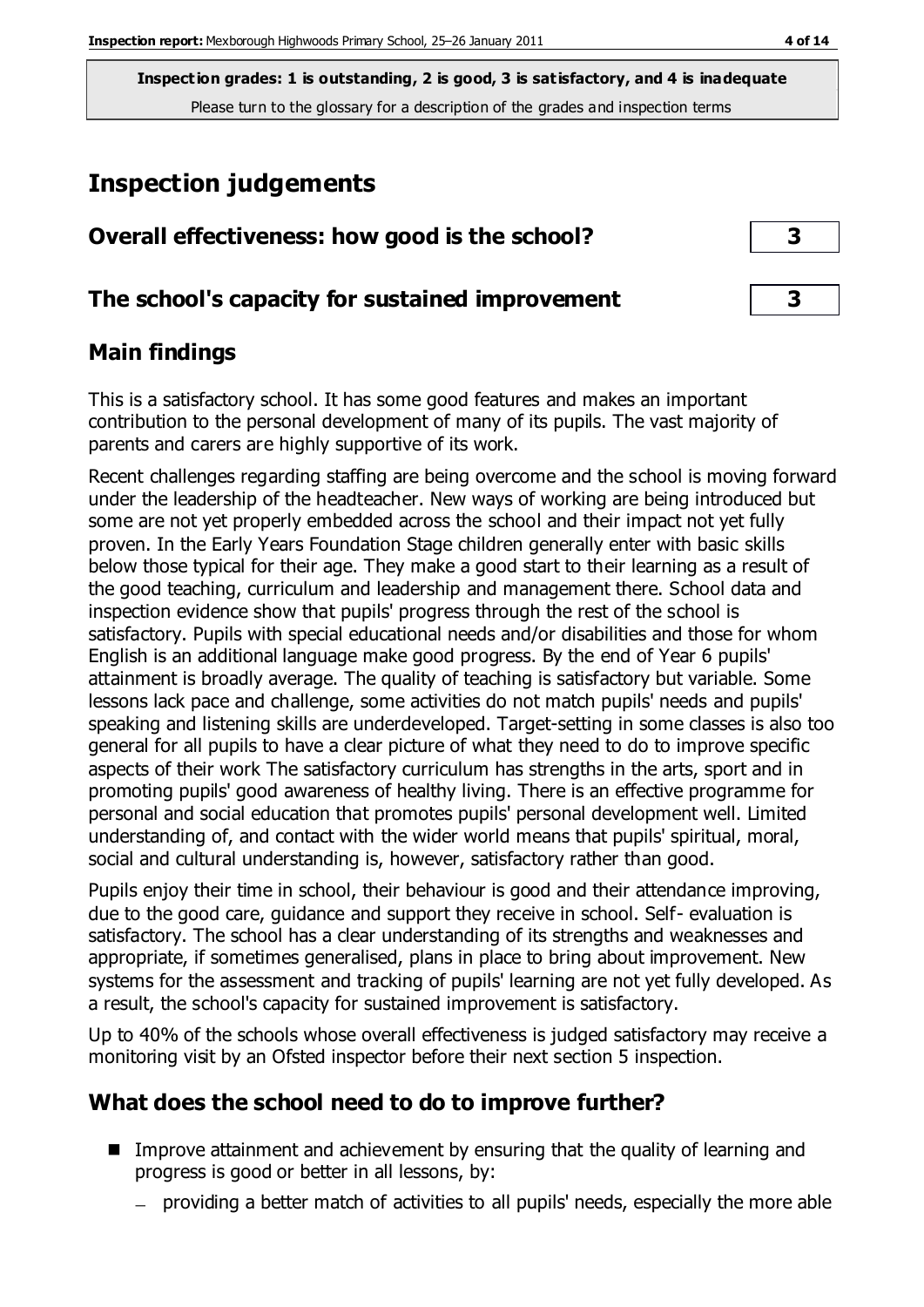- developing pupils' speaking and listening skills, so that they are able to learn more effectively from adults and each other in lessons
- providing more pace and challenge within lessons
- $-$  extending the good practice in the use of individual learning targets within Year 6 to other classes, so that all pupils have a clear picture of what they need to do to improve specific aspects of their work.
- Broaden pupils' understanding of the different cultures in the modern world.
- Further develop assessment practices across the school so that leaders and managers have a clearer picture of pupils' ongoing progress and use this information to more effectively inform development planning.

#### **Outcomes for individuals and groups of pupils 3**



In lessons, most pupils acquire knowledge, develop understanding and learn and practise their skills satisfactorily. They are keen to succeed, mostly apply themselves well in lessons, work at a good pace and enjoy their learning, when provided with appropriate tasks and guidance. Pupils' attainment by the time they leave Year 6 is average and has improved from low levels in 2008. Weaknesses in mathematics and writing are being tackled, but standards in some year groups in these areas remain below average, especially at the higher levels. Learning and progress towards the end of Key Stage 1 and Key Stage 2 is often good. Pupils' progress is satisfactory overall, however, due to wide inconsistencies in the quality of teaching across the rest of the school. Achievement across the school is therefore satisfactory.

Pupils say they feel safe and very well looked after. Behaviour is good around the school and often very good in the best lessons. The school places a high priority on developing pupils' understanding of healthy living, reflecting its awards. Pupils make a good contribution to the daily running of the school through the active school council, as ecomonitors and playground buddies. Pupils' spiritual, moral, social and cultural development is satisfactory, with strengths in their moral and artistic development. Pupils' awareness of the diversity of the modern world and their wider cultural understanding is underdeveloped. Previously low attendance has been substantially improved and is now average. Persistent absenteeism has also been much reduced. The promotion of skills in information and communication technology (ICT) is developing well. As a result, pupils are prepared satisfactorily for the next stage in their education.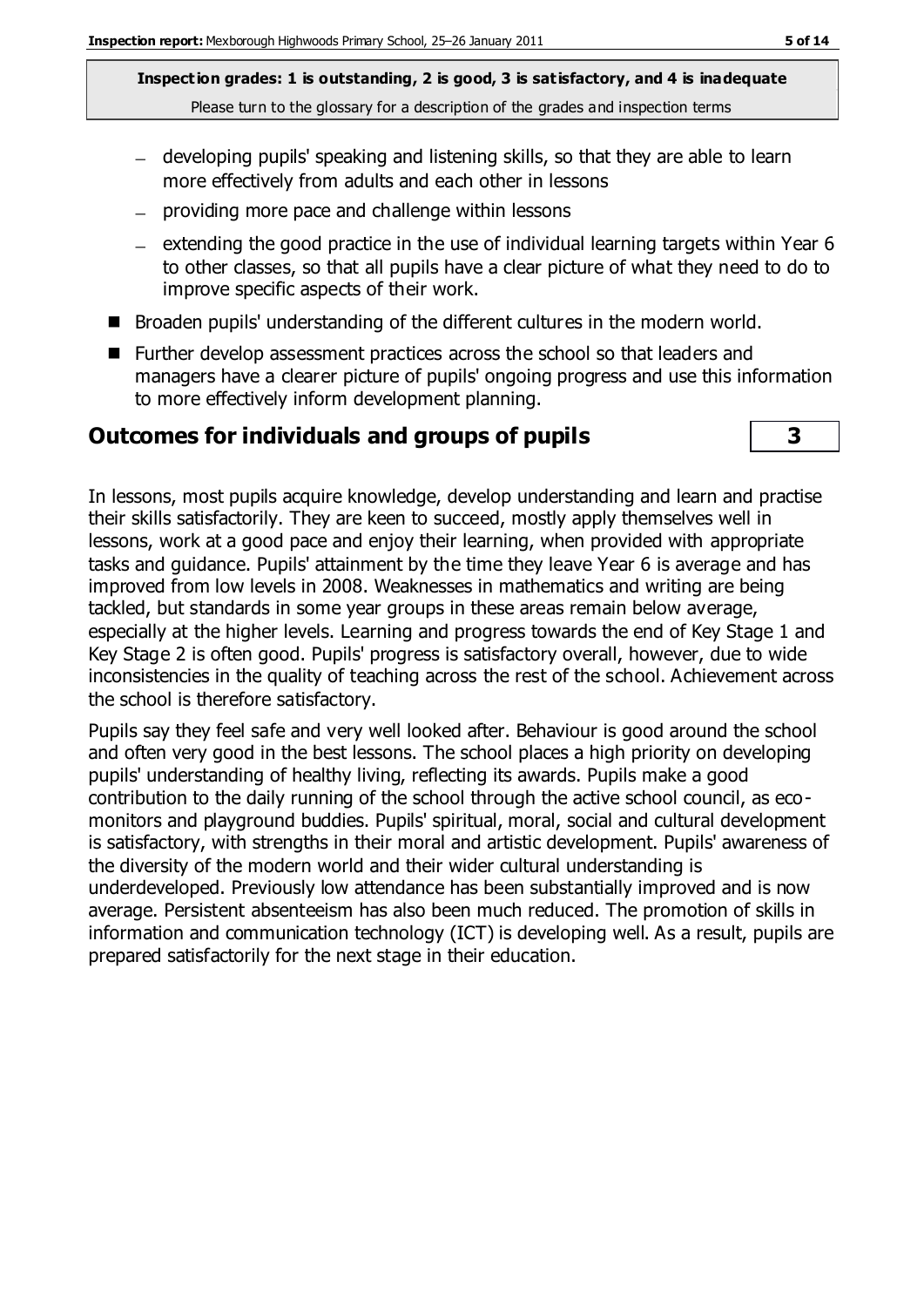**Inspection grades: 1 is outstanding, 2 is good, 3 is satisfactory, and 4 is inadequate**

Please turn to the glossary for a description of the grades and inspection terms

These are the grades for pupils' outcomes

| Pupils' achievement and the extent to which they enjoy their learning                                                     | 3              |
|---------------------------------------------------------------------------------------------------------------------------|----------------|
| Taking into account:<br>Pupils' attainment <sup>1</sup>                                                                   | 3              |
| The quality of pupils' learning and their progress                                                                        | 3              |
| The quality of learning for pupils with special educational needs and/or disabilities<br>and their progress               | $\mathcal{P}$  |
| The extent to which pupils feel safe                                                                                      | $\mathbf{2}$   |
| Pupils' behaviour                                                                                                         | 2              |
| The extent to which pupils adopt healthy lifestyles                                                                       | $\overline{2}$ |
| The extent to which pupils contribute to the school and wider community                                                   | $\mathbf{2}$   |
| The extent to which pupils develop workplace and other skills that will contribute to<br>their future economic well-being | 3              |
| Taking into account:<br>Pupils' attendance <sup>1</sup>                                                                   | 3              |
| The extent of pupils' spiritual, moral, social and cultural development                                                   | 3              |

<sup>1</sup> The grades for attainment and attendance are: 1 is high; 2 is above average; 3 is broadly average; and 4 is low

### **How effective is the provision?**

Although satisfactory overall, there is some good teaching across the school, especially in the later years of Key Stage 1 and Key Stage 2. However, there is also a small amount that is inadequate, which the school is tackling robustly. In the best lessons, good planning, informed by assessment data, ensures that varied and often practical activities are provided that meet the needs of pupils. Good pace and challenge provided by the teacher stimulates pupils' interests. Teaching assistants and other adult helpers are used well in these lessons, as well as in a good range of booster sessions, to support pupils' learning well. The majority of lessons lack this rigour, however. In these lessons, activities are not as well matched to the needs of all pupils, especially the more able, and some lessons lack pace and challenge. Pupils' speaking and listening skills are also underdeveloped in some lessons and, as a result, they do not learn as effectively as they could from each other or from adults in the classroom. The use of individual learning targets is well established within Year 6 and effectively helps pupils to move forward in their learning. The more generalised targets used in other classes are, however, less effective in this respect. As a result, some pupils do not have a clear picture of what they need to do to improve specific aspects of their work.

The curriculum has many strengths, such as the well-established specialist music and sports provision, and the good range of extra-curricular activities. Many of these are made possible through the school's good partnership working with other local schools.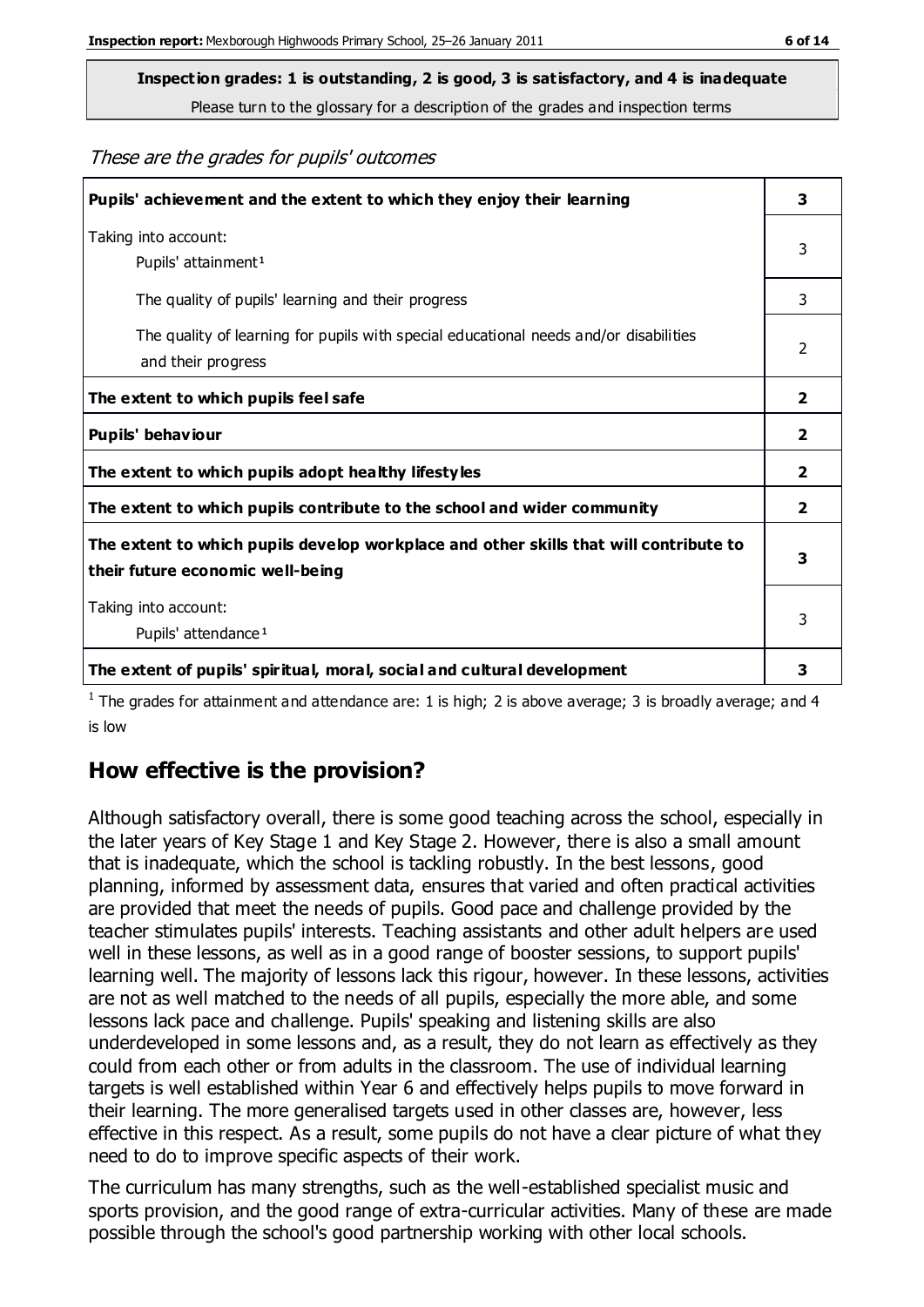'Philosophy for Children' is also helping to promote pupils' personal development and learning skills. Other aspects of the curriculum, such as writing, have been reviewed. There is an increasing focus upon international cultures but opportunities for pupils to learn about life in other parts of Britain are only just being developed. There is a good programme of visits and visitors to the school. The school recognises that much of its curriculum innovation is in the early stages of implementation and its consistent use across the school and its impact have yet to be evidenced.

The care, guidance and support provided by the school are good. It impacts well upon pupils' personal development and increasingly upon their learning. The parent support adviser plays a central part in communicating with families and the school has vigorously challenged absenteeism, with increasing success. The school provides an extensive range of adult and family learning opportunities to help them support their children's development. Transition arrangements into and out of the school are good. The school can point to cases where its care has helped vulnerable pupils to overcome significant barriers to learning, especially through the support of the learning mentor. The breakfastand after-school clubs are well attended and highly-valued by parents and carers. The impact of the school's provision is seen in the warm, harmonious atmosphere of the school and positive relationships between pupils and adults.

| The quality of teaching                                                                                    |  |
|------------------------------------------------------------------------------------------------------------|--|
| Taking into account:<br>The use of assessment to support learning                                          |  |
| The extent to which the curriculum meets pupils' needs, including, where relevant,<br>through partnerships |  |
| The effectiveness of care, guidance and support                                                            |  |

These are the grades for the quality of provision

### **How effective are leadership and management?**

The headteacher, staff and governing body are driving improvement forward satisfactorily. Staffing is being stabilised and there is a drive to bring about greater consistency in the quality of teaching and learning. The leadership and management of subject teaching is currently satisfactory and improving well. Some staff in the school are either newly in post or temporary, with the result that practices are variable and the drive for improvement is not yet consistent across the school. New systems for assessing and tracking pupils' attainment and progress are being introduced. They are not yet fully developed and leaders and managers do not currently have a sufficiently detailed picture of the on-going progress of all pupils. As a result, some aspects of development planning are not as well informed as they could be. The school nevertheless knows its strengths and weaknesses well and its self-evaluation is broadly accurate. Staff extend their own professional development by assisting the headteacher in the school she is supporting.

Safeguarding procedures are good, reflecting the levels of care within the school. There is good practice especially in the recording and monitoring of support for vulnerable pupils. The promotion of equal opportunities is satisfactory, reflecting the variability in the quality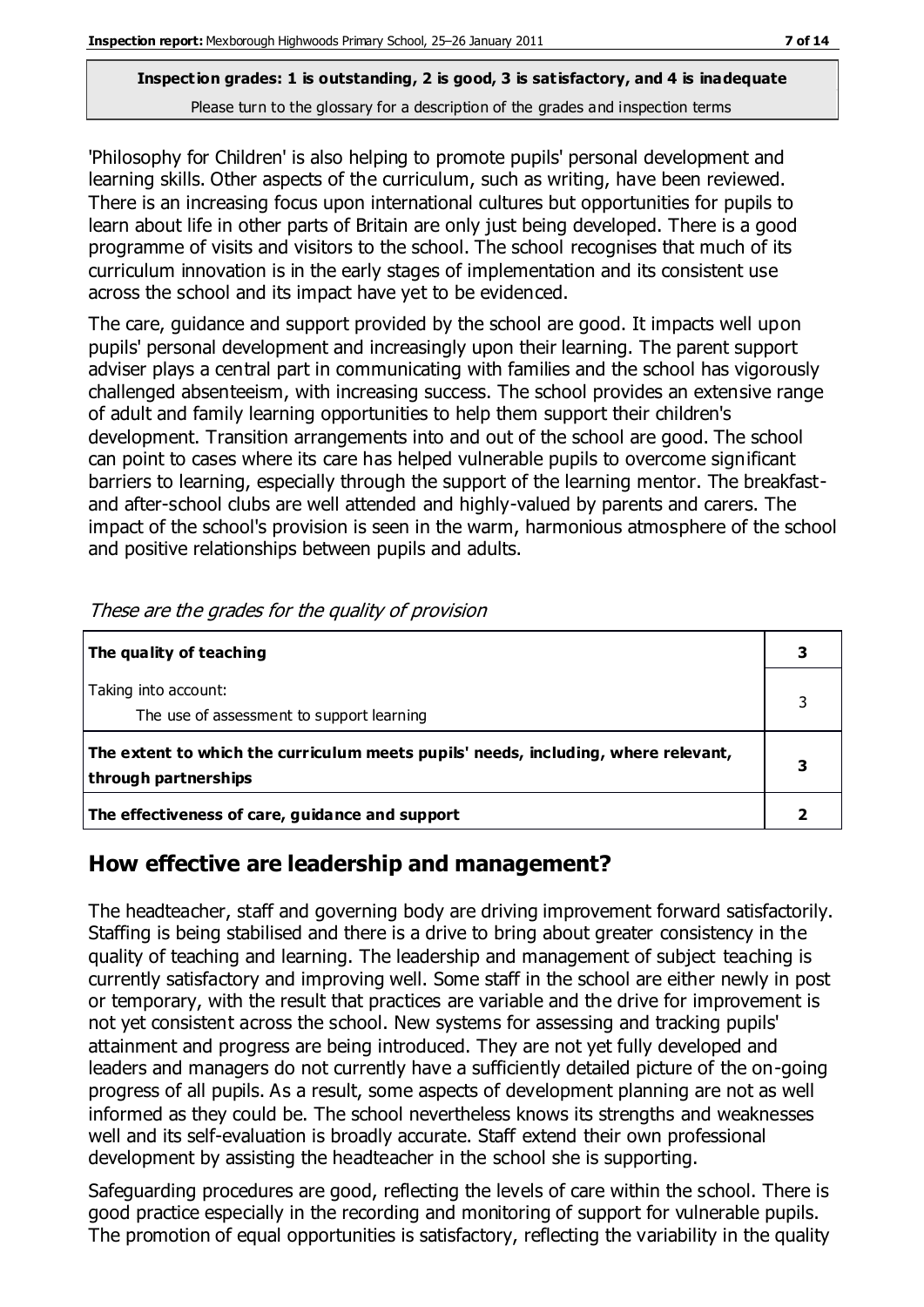## **Inspection grades: 1 is outstanding, 2 is good, 3 is satisfactory, and 4 is inadequate**

Please turn to the glossary for a description of the grades and inspection terms

of teaching, but gaps in pupils' performance are being reduced. Discrimination is extremely rare and when encountered is dealt with well. Engagement with parents and carers is good, especially through the extensive range of newsletters and booklets that keep them informed about the school's work. The school works closely with its neighbouring schools, often leading them in development activities. Through Project Doncaster pupils are beginning to get a better understanding of the different aspects of their local area but community cohesion overall is satisfactory, with underdeveloped links to the wider world. The governing body knows the strengths and areas for development in the school, and is increasingly supporting and challenging the drive for improvement.

| The effectiveness of leadership and management in embedding ambition and driving<br><i>improvement</i>                                                           |                |
|------------------------------------------------------------------------------------------------------------------------------------------------------------------|----------------|
| Taking into account:<br>The leadership and management of teaching and learning                                                                                   | 3              |
| The effectiveness of the governing body in challenging and supporting the<br>school so that weaknesses are tackled decisively and statutory responsibilities met | 3              |
| The effectiveness of the school's engagement with parents and carers                                                                                             | $\mathbf{2}$   |
| The effectiveness of partnerships in promoting learning and well-being                                                                                           | $\overline{2}$ |
| The effectiveness with which the school promotes equality of opportunity and tackles<br>discrimination                                                           | 3              |
| The effectiveness of safeguarding procedures                                                                                                                     | 2              |
| The effectiveness with which the school promotes community cohesion                                                                                              | 3              |
| The effectiveness with which the school deploys resources to achieve value for money                                                                             | 3              |

These are the grades for leadership and management

### **Early Years Foundation Stage**

Children enter the Reception class with basic skills that are below, and sometimes well below those typical for their age. They settle well and enjoy their time in the Early Years Foundation Stage because of the good care they receive. There is a strong focus upon developing children's social, mathematical and language skills. Children's learning is well recorded and data is used to inform the next steps in their learning. Parents and carers are well informed about their children's progress and teachers have a good understanding of their interests and needs. Children make good progress as a result of the good teaching in an environment that caters well for their needs. On a few occasions children spend too long sitting on the carpet listening to teachers' explanations. The outdoor area is well used to extend children's experiences of the natural world. Children with special educational needs and/or disabilities, and those who are learning English as an additional language, make good progress because of the support they receive. Teachers plan a good range of activities, with a good balance between those they direct and the ones that children choose for themselves. As a result, by the time they leave, children's behaviour is excellent and they are able to play and work together very well, having reached broadly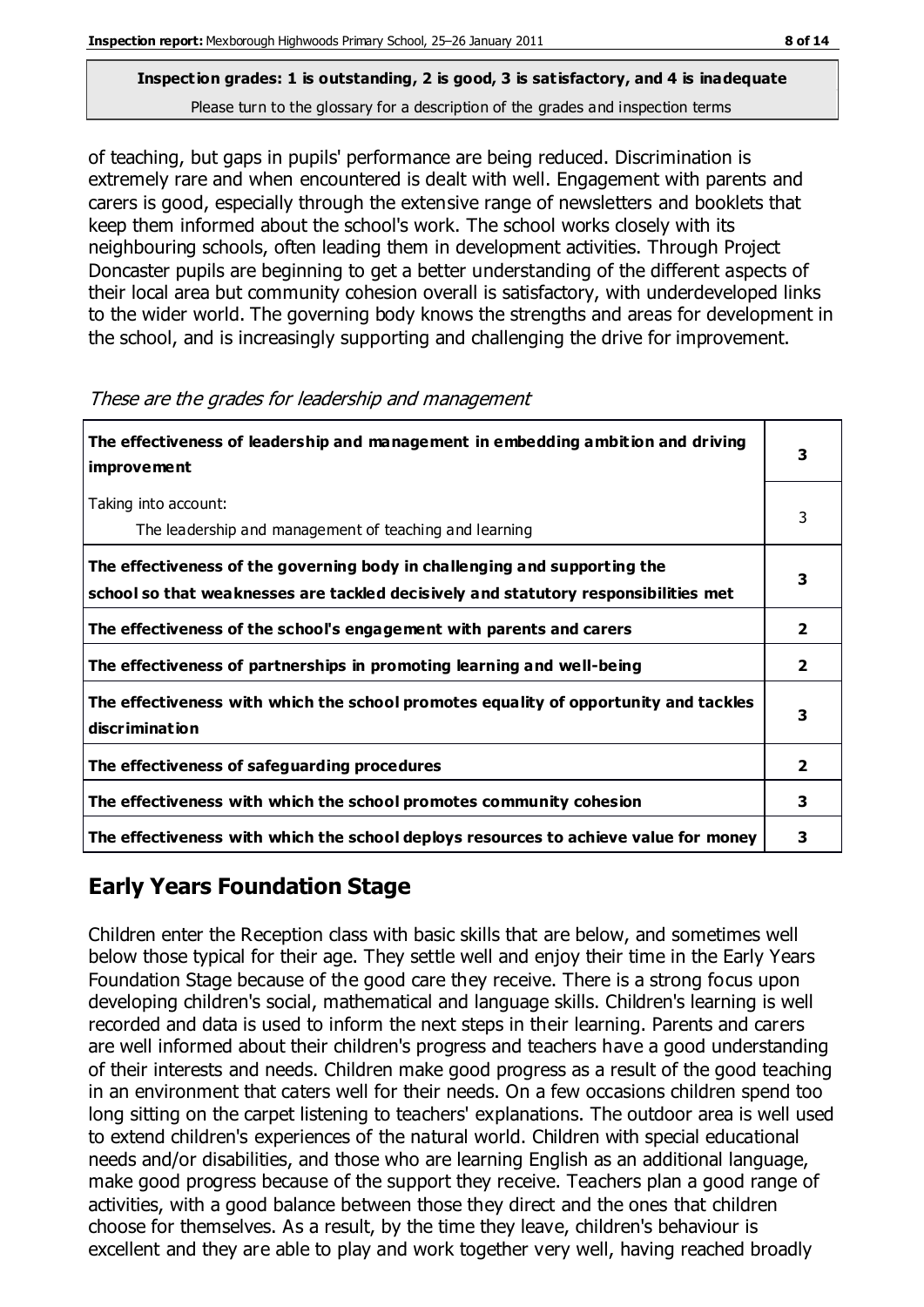expected levels across all areas of learning. Leadership and management are good. Staff training is up-to-date and welfare requirements are fully met. There are good plans in place for driving further improvement.

These are the grades for the Early Years Foundation Stage

| Overall effectiveness of the Early Years Foundation Stage                             |  |
|---------------------------------------------------------------------------------------|--|
| Taking into account:<br>Outcomes for children in the Early Years Foundation Stage     |  |
| The quality of provision in the Early Years Foundation Stage                          |  |
| The effectiveness of leadership and management of the Early Years Foundation<br>Stage |  |

### **Views of parents and carers**

The very large majority of parents and carers who returned the questionnaires are very happy with all aspects of the school. They consider it provides a safe and caring environment for their children and that it is well led and managed.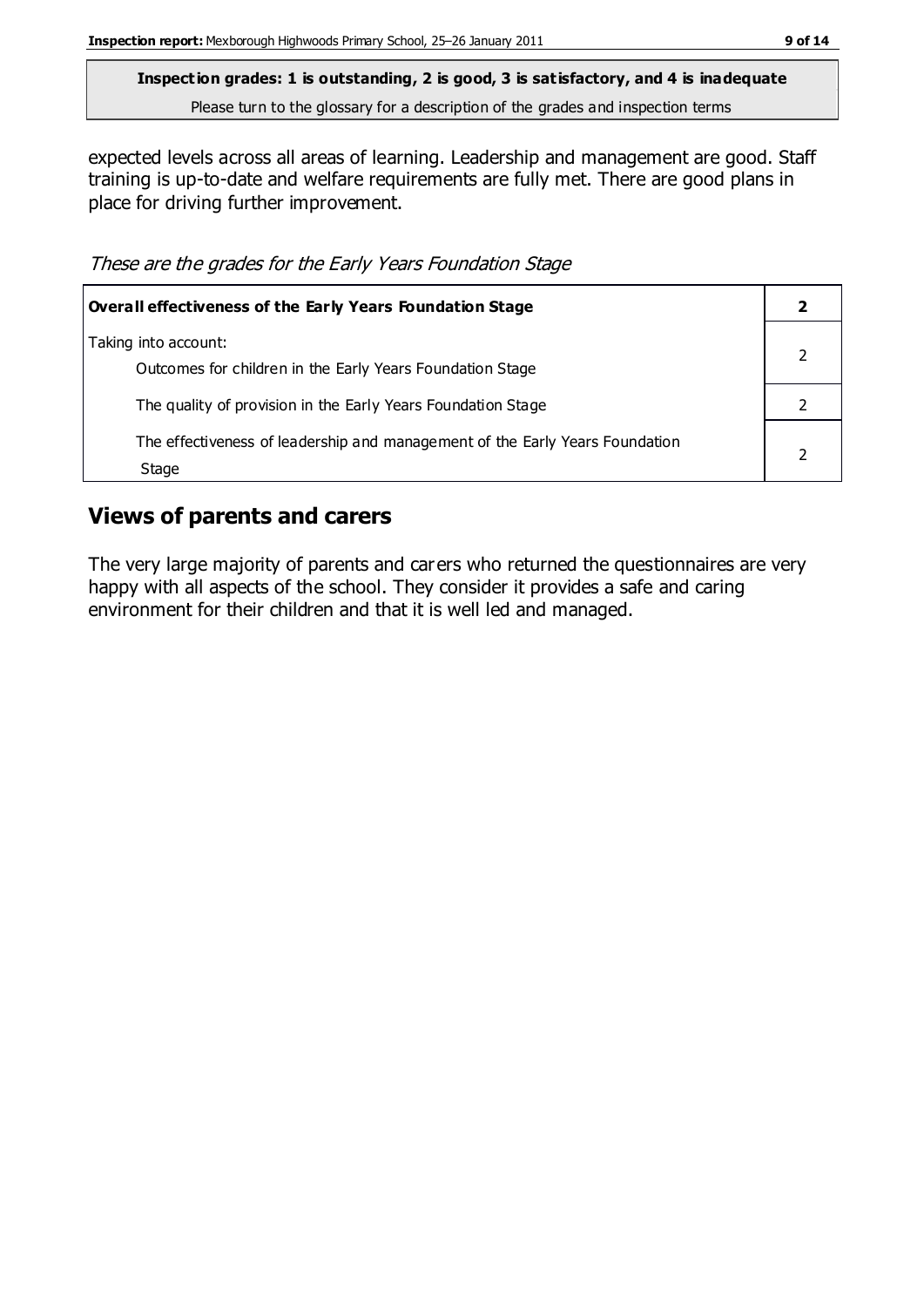#### **Responses from parents and carers to Ofsted's questionnaire**

Ofsted invited all the registered parents and carers of pupils registered at Mexborough Highwoods Primary School to complete a questionnaire about their views of the school.

In the questionnaire, parents and carers were asked to record how strongly they agreed with 13 statements about the school.

The inspection team received 62 completed questionnaires by the end of the on-site inspection. In total, there are 171 pupils registered at the school.

| <b>Statements</b>                                                                                                                                                                                                                                       | <b>Strongly</b><br><b>Agree</b><br>agree |                         |              | <b>Disagree</b> |                | <b>Strongly</b><br>disagree |              |                |
|---------------------------------------------------------------------------------------------------------------------------------------------------------------------------------------------------------------------------------------------------------|------------------------------------------|-------------------------|--------------|-----------------|----------------|-----------------------------|--------------|----------------|
|                                                                                                                                                                                                                                                         | <b>Total</b>                             | $\mathbf{O}/\mathbf{O}$ | <b>Total</b> | $\frac{1}{2}$   | <b>Total</b>   | $\frac{1}{2}$               | <b>Total</b> | $\frac{1}{2}$  |
| My child enjoys school                                                                                                                                                                                                                                  | 38                                       | 61                      | 23           | 37              | 1              | $\overline{2}$              | $\mathbf 0$  | $\mathbf 0$    |
| The school keeps my child<br>safe                                                                                                                                                                                                                       | 39                                       | 63                      | 22           | 35              | 0              | 0                           | $\mathbf{1}$ | $\overline{2}$ |
| My school informs me about<br>my child's progress                                                                                                                                                                                                       | 33                                       | 53                      | 26           | 42              | $\overline{2}$ | 3                           | $\mathbf 0$  | $\mathbf 0$    |
| My child is making enough<br>progress at this school                                                                                                                                                                                                    | 34                                       | 55                      | 26           | 42              | $\overline{2}$ | 3                           | $\mathbf 0$  | $\mathbf 0$    |
| The teaching is good at this<br>school                                                                                                                                                                                                                  | 38                                       | 61                      | 23           | 37              | 0              | 0                           | 0            | $\mathbf 0$    |
| The school helps me to<br>support my child's learning                                                                                                                                                                                                   | 34                                       | 55                      | 26           | 42              | 0              | $\mathbf{0}$                | 0            | $\mathbf 0$    |
| The school helps my child to<br>have a healthy lifestyle                                                                                                                                                                                                | 36                                       | 58                      | 26           | 42              | 0              | 0                           | 0            | $\pmb{0}$      |
| The school makes sure that<br>my child is well prepared for<br>the future (for example<br>changing year group,<br>changing school, and for<br>children who are finishing<br>school, entering further or<br>higher education, or entering<br>employment) | 37                                       | 60                      | 22           | 35              | $\mathbf{1}$   | $\overline{2}$              | $\mathbf 0$  | $\mathbf 0$    |
| The school meets my child's<br>particular needs                                                                                                                                                                                                         | 35                                       | 56                      | 26           | 42              | 1              | $\overline{2}$              | $\mathbf 0$  | $\mathbf 0$    |
| The school deals effectively<br>with unacceptable behaviour                                                                                                                                                                                             | 36                                       | 58                      | 21           | 34              | 3              | 5                           | $\mathbf 0$  | $\pmb{0}$      |
| The school takes account of<br>my suggestions and concerns                                                                                                                                                                                              | 33                                       | 53                      | 24           | 39              | 2              | 3                           | 1            | 2              |
| The school is led and<br>managed effectively                                                                                                                                                                                                            | 35                                       | 56                      | 23           | 37              | $\overline{2}$ | 3                           | $\mathbf 0$  | $\mathbf 0$    |
| Overall, I am happy with my<br>child's experience at this<br>school                                                                                                                                                                                     | 38                                       | 61                      | 22           | 35              | $\overline{2}$ | 3                           | $\mathbf 0$  | $\pmb{0}$      |

The table above summarises the responses that parents and carers made to each statement. The percentages indicate the proportion of parents and carers giving that response out of the total number of completed questionnaires. Where one or more parents and carers chose not to answer a particular question, the percentages will not add up to 100%.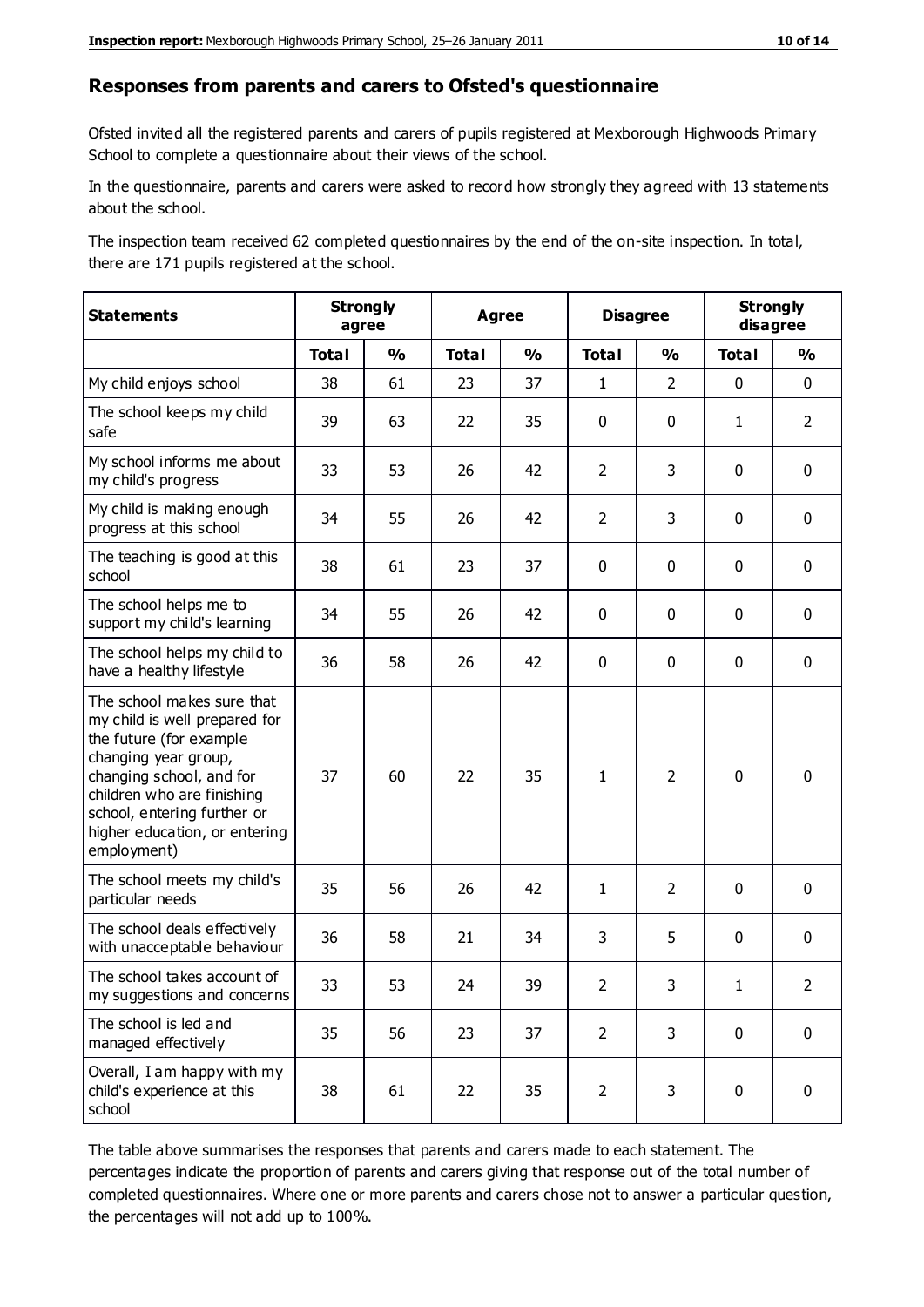### **Glossary**

| Grade   | <b>Judgement</b> | <b>Description</b>                                                                                                                                                                                                            |
|---------|------------------|-------------------------------------------------------------------------------------------------------------------------------------------------------------------------------------------------------------------------------|
| Grade 1 | Outstanding      | These features are highly effective. An outstanding school<br>provides exceptionally well for all its pupils' needs.                                                                                                          |
| Grade 2 | Good             | These are very positive features of a school. A school that<br>is good is serving its pupils well.                                                                                                                            |
| Grade 3 | Satisfactory     | These features are of reasonable quality. A satisfactory<br>school is providing adequately for its pupils.                                                                                                                    |
| Grade 4 | Inadequate       | These features are not of an acceptable standard. An<br>inadequate school needs to make significant improvement<br>in order to meet the needs of its pupils. Ofsted inspectors<br>will make further visits until it improves. |

### **What inspection judgements mean**

### **Overall effectiveness of schools**

|                       | Overall effectiveness judgement (percentage of schools) |      |                     |                   |
|-----------------------|---------------------------------------------------------|------|---------------------|-------------------|
| <b>Type of school</b> | <b>Outstanding</b>                                      | Good | <b>Satisfactory</b> | <b>Inadequate</b> |
| Nursery schools       | 59                                                      | 35   | 3                   | 3                 |
| Primary schools       | 9                                                       | 44   | 39                  | 7                 |
| Secondary schools     | 13                                                      | 36   | 41                  | 11                |
| Sixth forms           | 15                                                      | 39   | 43                  | 3                 |
| Special schools       | 35                                                      | 43   | 17                  | 5                 |
| Pupil referral units  | 21                                                      | 42   | 29                  | 9                 |
| All schools           | 13                                                      | 43   | 37                  | 8                 |

New school inspection arrangements were introduced on 1 September 2009. This means that inspectors now make some additional judgements that were not made previously.

The data in the table above are for the period 1 September 2009 to 31 August 2010 and are consistent with the latest published official statistics about maintained school inspection outcomes (see **[www.ofsted.gov.uk](http://www.ofsted.gov.uk/)**).

The sample of schools inspected during 2009/10 was not representative of all schools nationally, as weaker schools are inspected more frequently than good or outstanding schools.

Percentages are rounded and do not always add exactly to 100.

Sixth form figures reflect the judgements made for the overall effectiveness of the sixth form in secondary schools, special schools and pupil referral units.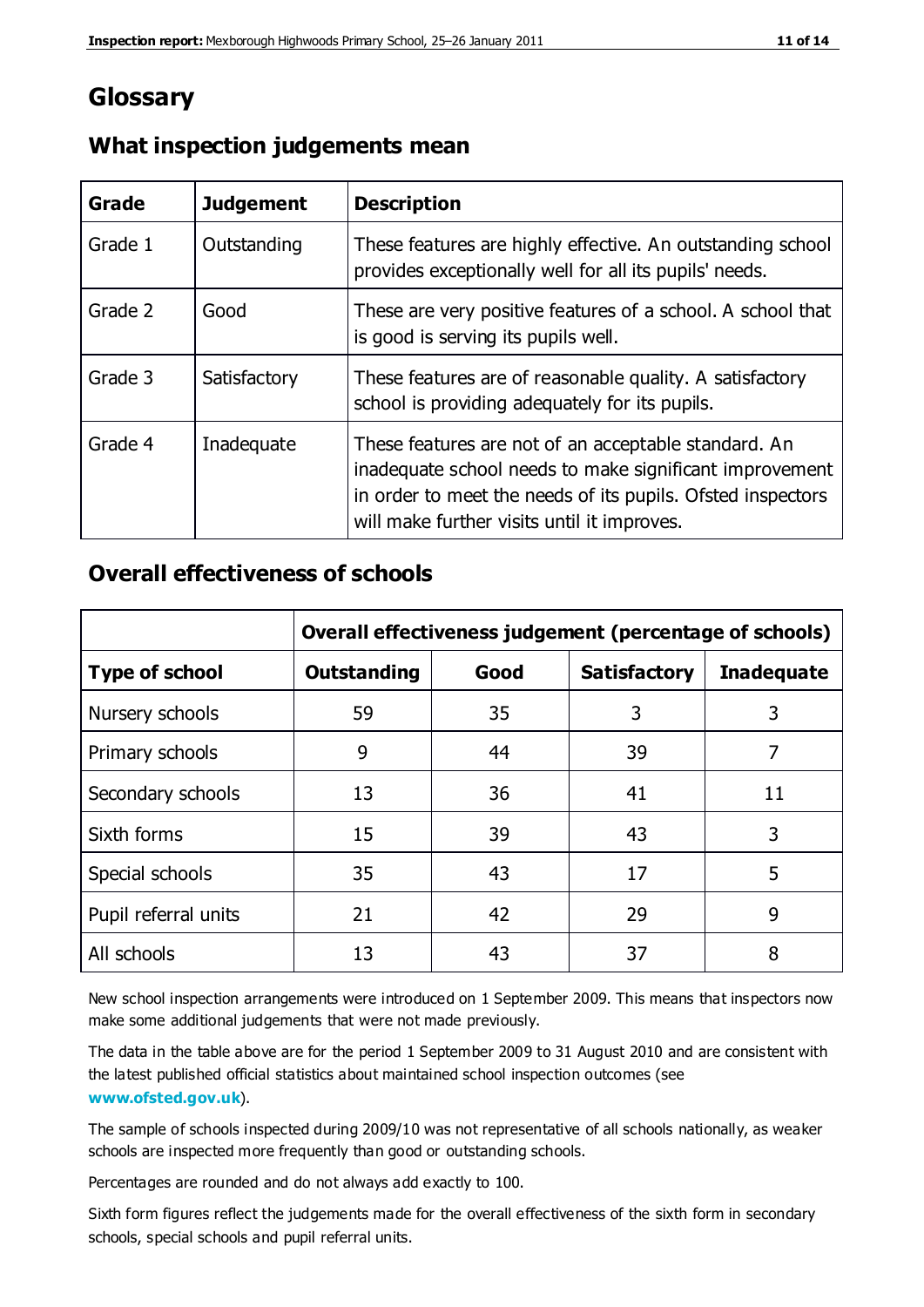### **Common terminology used by inspectors**

| Achievement:               | the progress and success of a pupil in their learning,<br>development or training.                                                                                                                                                          |
|----------------------------|---------------------------------------------------------------------------------------------------------------------------------------------------------------------------------------------------------------------------------------------|
| Attainment:                | the standard of the pupils' work shown by test and<br>examination results and in lessons.                                                                                                                                                   |
| Capacity to improve:       | the proven ability of the school to continue<br>improving. Inspectors base this judgement on what<br>the school has accomplished so far and on the quality<br>of its systems to maintain improvement.                                       |
| Leadership and management: | the contribution of all the staff with responsibilities,<br>not just the headteacher, to identifying priorities,<br>directing and motivating staff and running the school.                                                                  |
| Learning:                  | how well pupils acquire knowledge, develop their<br>understanding, learn and practise skills and are<br>developing their competence as learners.                                                                                            |
| Overall effectiveness:     | inspectors form a judgement on a school's overall<br>effectiveness based on the findings from their<br>inspection of the school. The following judgements,<br>in particular, influence what the overall effectiveness<br>judgement will be. |
|                            | The school's capacity for sustained<br>improvement.                                                                                                                                                                                         |
|                            | Outcomes for individuals and groups of pupils.                                                                                                                                                                                              |
|                            | The quality of teaching.                                                                                                                                                                                                                    |
|                            | The extent to which the curriculum meets<br>pupils' needs, including, where relevant,<br>through partnerships.                                                                                                                              |
|                            | The effectiveness of care, guidance and<br>support.                                                                                                                                                                                         |
| Progress:                  | the rate at which pupils are learning in lessons and<br>over longer periods of time. It is often measured by<br>comparing the pupils' attainment at the end of a key                                                                        |

stage with their attainment when they started.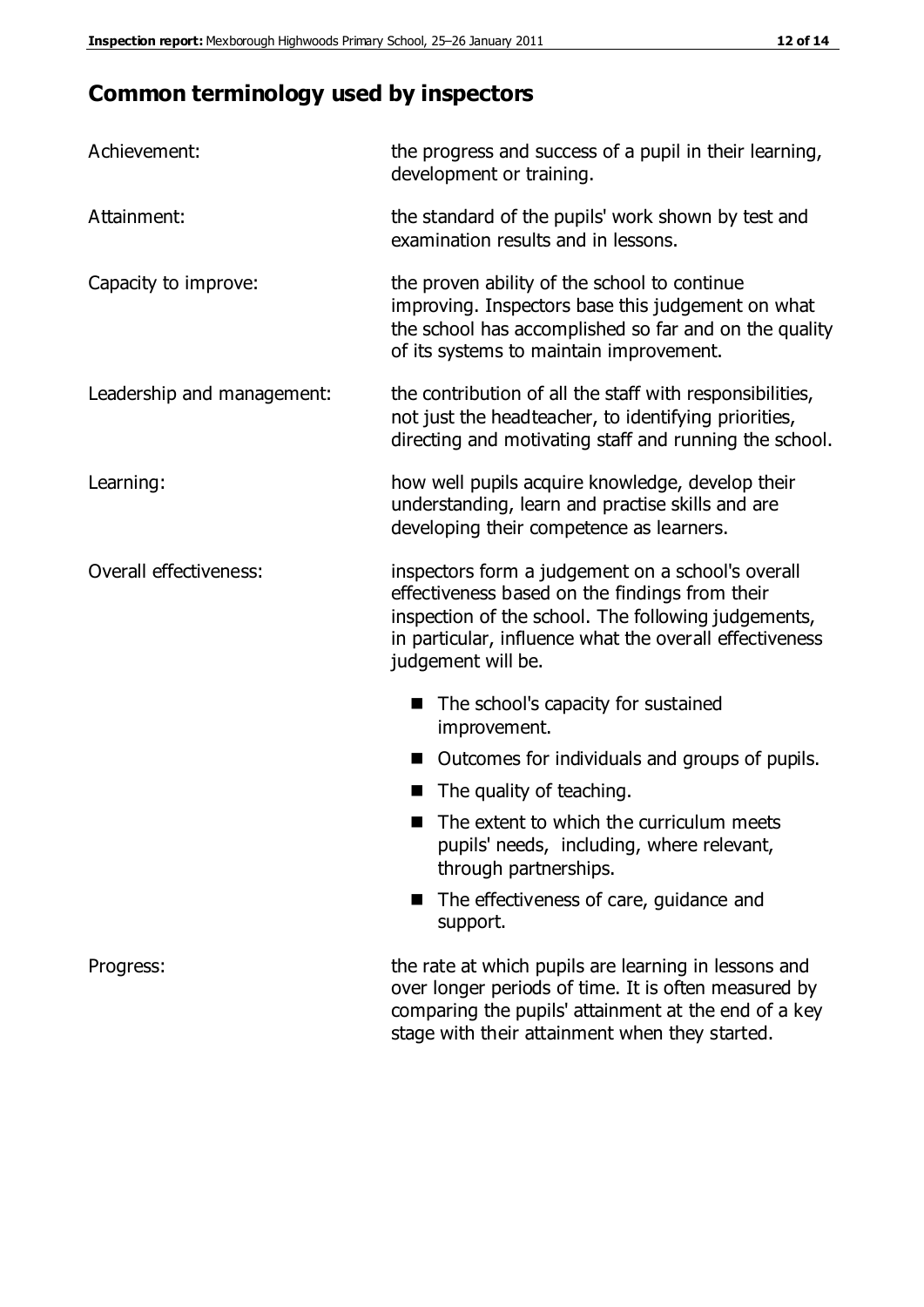### **This letter is provided for the school, parents and carers to share with their children. It describes Ofsted's main findings from the inspection of their school.**

27 January 2010

#### Dear Pupils

#### **Inspection of Mexborough Highwoods Primary School, Mexborough, S64 9ES**

Thank you for the warm welcome you gave me and the team when we inspected your school recently. You were very friendly and polite, and enthusiastic about what you do.

Mexborough Highwoods is a satisfactory school. It has some good features. The headteacher, other staff and the governing body are helping it to improve. You get a good start to your learning in the Reception class and make good progress there as a result of the good teaching, care and leadership and management there. Your progress within the rest of the school is varied but overall is satisfactory. The vast majority of you leave the school with average standards in English and mathematics.. Teaching is satisfactory overall but does vary from class to class. The range of subjects that you study is being developed . The school looks after you well, with good care, guidance and support being provided by the many adults who assist the teaching staff in the school. Your behaviour is good. Well done! Your attendance is improving. You have a good sense of what it means to lead a healthy lifestyle, helped by the wide-range of sporting and other activities provided by the school. We have asked the school to consider the following things that will help make it improve:

- make sure that all your lessons are at least good
- help you to better understand the different cultures in wider world
- **E** assess the progress you make in your learning more regularly and use this information more effectively to help the school to improve.

You can help by telling your teachers how best you learn and if you have any problems, and by attending regularly. I wish you the best for the future.

Yours sincerely

Dr Nigel Cromey-Hawke Lead inspector